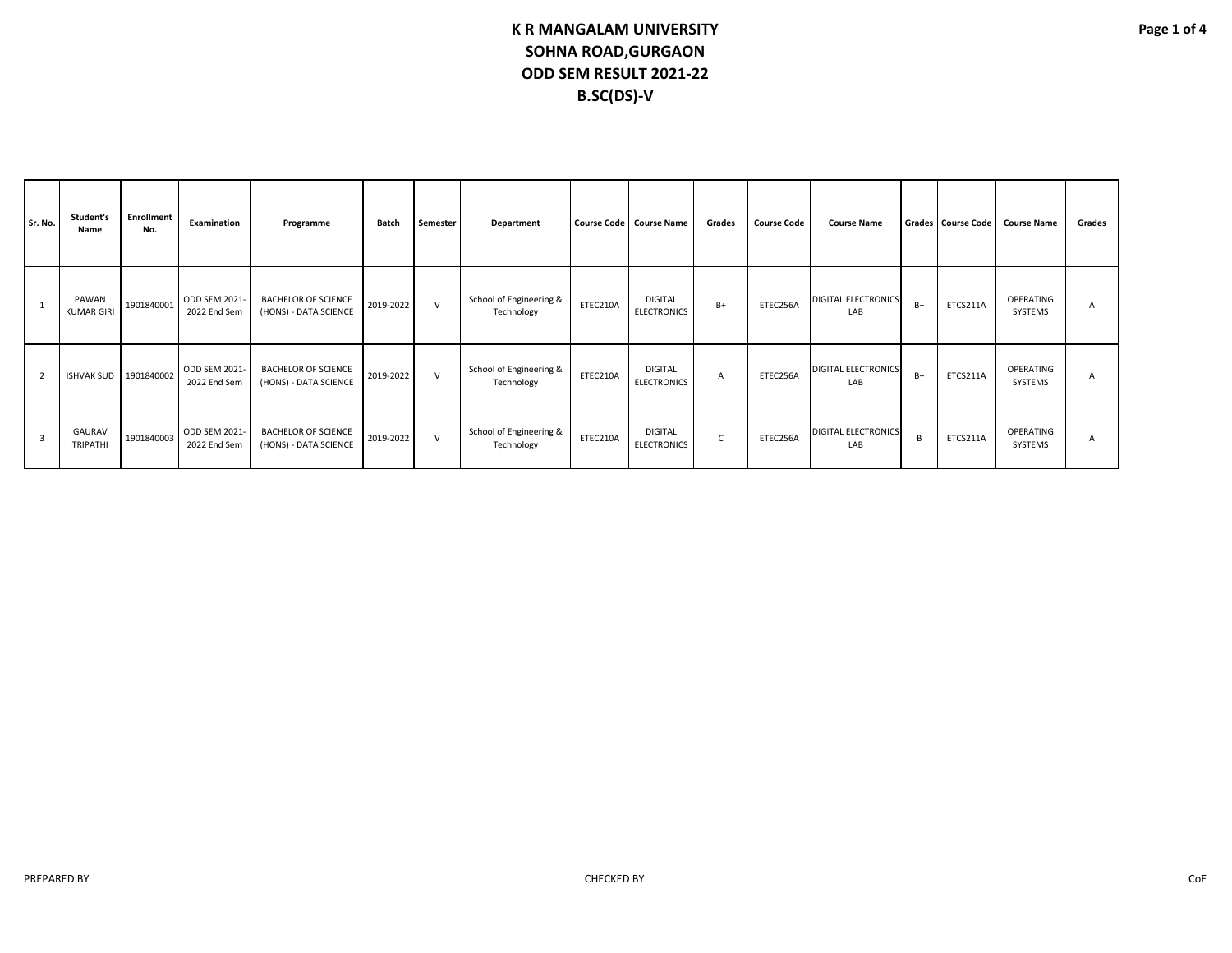| Sr. No.        | Student's<br>Name          | <b>Enrollment</b><br>No. | Examination                   | Programme                                           | <b>Batch</b> | Semester     | Department                            | <b>Course Code</b> | <b>Course Name</b>                                         | Grades | <b>Course Code</b> |         |                | Course Name Grades Course Code | <b>Course Name</b>             | Grades       |
|----------------|----------------------------|--------------------------|-------------------------------|-----------------------------------------------------|--------------|--------------|---------------------------------------|--------------------|------------------------------------------------------------|--------|--------------------|---------|----------------|--------------------------------|--------------------------------|--------------|
|                | PAWAN<br><b>KUMAR GIRI</b> | 1901840001               | ODD SEM 2021-<br>2022 End Sem | <b>BACHELOR OF SCIENCE</b><br>(HONS) - DATA SCIENCE | 2019-2022    | $\mathsf{v}$ | School of Engineering &<br>Technology | ETEL401A           | PERSONALITY DEVELOPMENT AND<br><b>COMMUNICATION SKILLS</b> | $A+$   | ETCS507A           | SEMINAR | $\overline{A}$ | ETCS255A                       | OPERATING<br><b>SYSTEM LAB</b> | $A+$         |
| $\overline{2}$ | ISHVAK SUD 1901840002      |                          | ODD SEM 2021-<br>2022 End Sem | <b>BACHELOR OF SCIENCE</b><br>(HONS) - DATA SCIENCE | 2019-2022    | $\mathsf{v}$ | School of Engineering &<br>Technology | ETEL401A           | PERSONALITY DEVELOPMENT AND<br><b>COMMUNICATION SKILLS</b> | $A+$   | ETCS507A           | SEMINAR | $\overline{A}$ | ETCS255A                       | OPERATING<br><b>SYSTEM LAB</b> | $A+$         |
| $\overline{3}$ | GAURAV<br><b>TRIPATHI</b>  | 1901840003               | ODD SEM 2021<br>2022 End Sem  | <b>BACHELOR OF SCIENCE</b><br>(HONS) - DATA SCIENCE | 2019-2022    | $\vee$       | School of Engineering &<br>Technology | ETEL401A           | PERSONALITY DEVELOPMENT AND<br><b>COMMUNICATION SKILLS</b> | A      | ETCS507A           | SEMINAR | $B+$           | ETCS255A                       | OPERATING<br><b>SYSTEM LAB</b> | $\mathsf{A}$ |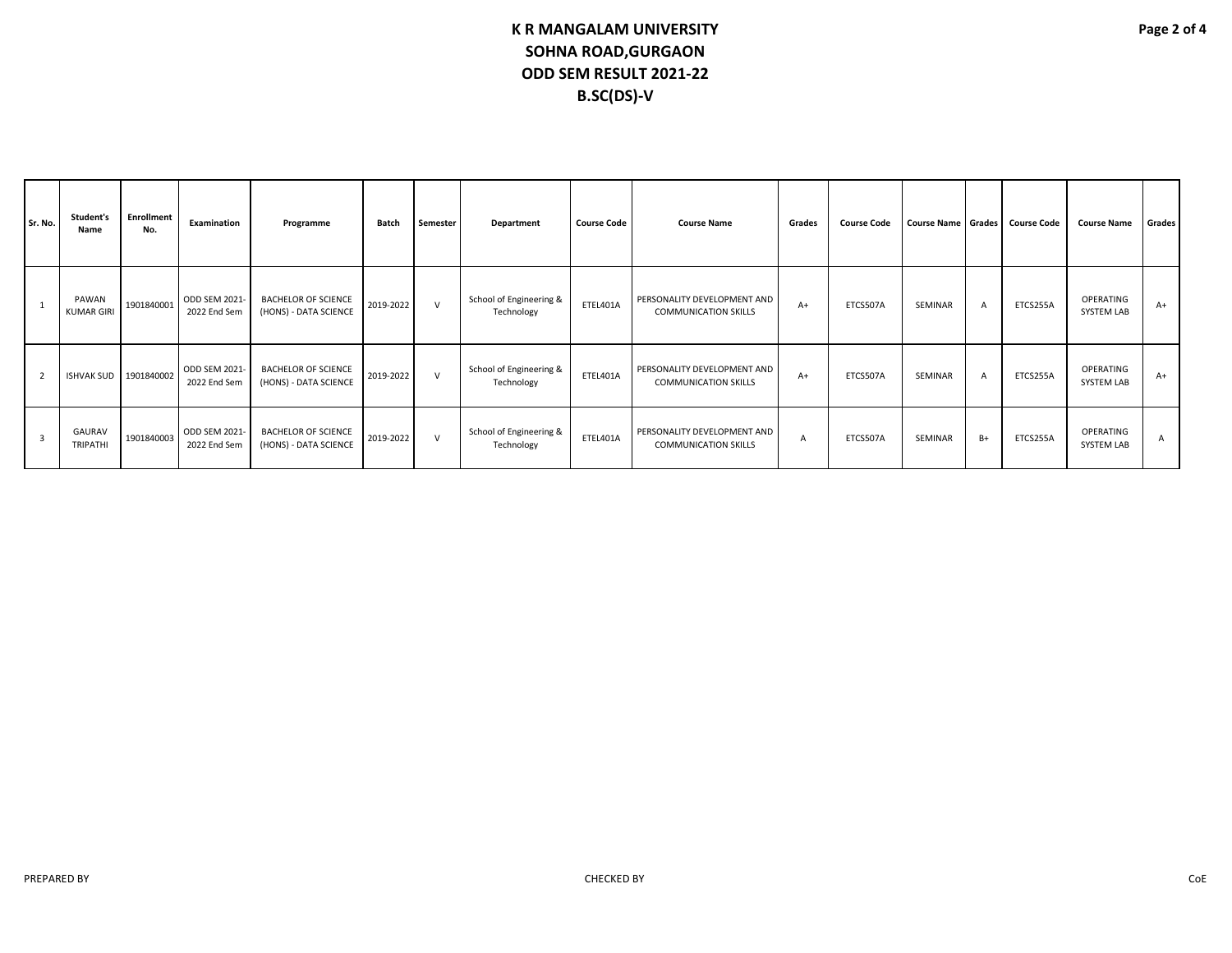| Sr. No.        | Student's<br>Name          | <b>Enrollment</b><br>No. | Examination                   | Programme                                           | Batch     | Semester | Department                            | <b>Course Code</b> | <b>Course Name</b>                 | Grades         | <b>Course Code</b> | <b>Course Name</b>                     | Grades | <b>Course Code</b> | <b>Course Name</b>                  | Grades |
|----------------|----------------------------|--------------------------|-------------------------------|-----------------------------------------------------|-----------|----------|---------------------------------------|--------------------|------------------------------------|----------------|--------------------|----------------------------------------|--------|--------------------|-------------------------------------|--------|
|                | PAWAN<br><b>KUMAR GIRI</b> | 1901840001               | ODD SEM 2021-<br>2022 End Sem | <b>BACHELOR OF SCIENCE</b><br>(HONS) - DATA SCIENCE | 2019-2022 | $\vee$   | School of Engineering &<br>Technology | ETCS304A           | <b>COMPUTER</b><br><b>NETWORKS</b> | $\overline{A}$ | ETCS365A           | <b>COMPUTER</b><br><b>NETWORKS LAB</b> | $A+$   | ETCS504A           | <b>BIG DATA</b><br><b>ANALYTICS</b> | A      |
| $\overline{2}$ | <b>ISHVAK SUD</b>          | 1901840002               | ODD SEM 2021-<br>2022 End Sem | <b>BACHELOR OF SCIENCE</b><br>(HONS) - DATA SCIENCE | 2019-2022 | $\vee$   | School of Engineering &<br>Technology | ETCS304A           | <b>COMPUTER</b><br><b>NETWORKS</b> | $\overline{A}$ | ETCS365A           | <b>COMPUTER</b><br><b>NETWORKS LAB</b> | $A+$   | ETCS504A           | <b>BIG DATA</b><br><b>ANALYTICS</b> | $A+$   |
| 3              | GAURAV<br><b>TRIPATHI</b>  | 1901840003               | ODD SEM 2021-<br>2022 End Sem | <b>BACHELOR OF SCIENCE</b><br>(HONS) - DATA SCIENCE | 2019-2022 | $\vee$   | School of Engineering &<br>Technology | ETCS304A           | <b>COMPUTER</b><br><b>NETWORKS</b> | $B+$           | ETCS365A           | <b>COMPUTER</b><br><b>NETWORKS LAB</b> | C.     | ETCS504A           | <b>BIG DATA</b><br><b>ANALYTICS</b> | A      |